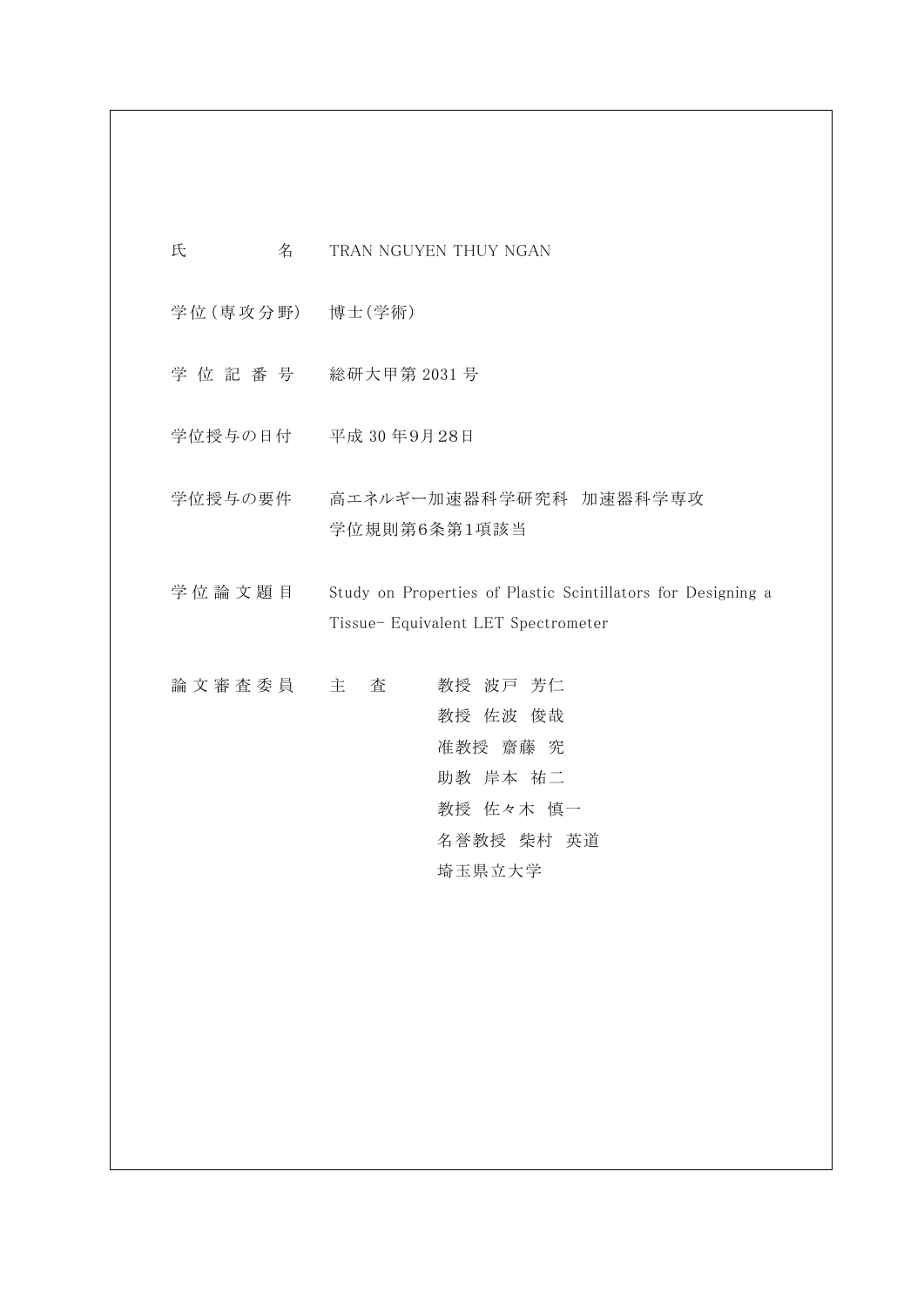## **Summary of Doctoral Thesis**

### TRAN NGUYEN THUY NGAN

Title

Study on Properties of Plastic Scintillators for Designing a Tissue -Equivalent LET Spectrometer

In radiation dosimetry, the absorbed dose D (Gy) which is the total energy absorbed per unit mass can quantify the effect of radiation. However, using *D* to evaluate the biological damage caused by radiation is inadequate because *D* does not indicate the specific radiation type. The radiation effects on the human body are normally evaluated by using the equivalent dose *H*(Sv), which is defined as the product of the absorbed dose *D* and the quality factor *Q* given as a function of the linear energy transfer (LET):  $H = DQ$ . *LET* (keV/ $\mu$ m) indicates the energy deposited per unit path length (dE/dx) of different radiation types. The quality factor *Q* varies from 1 to 30 depending on species of radiation and its energy.

Space radiation consists of galactic cosmic rays (GCR), geomagnetic trapped particles, solar energetic particles (SEP) and their secondary particles. The amount of the dose equivalent in space reaches to 1 mSv per day, which is comparable with that received on the ground in one year. The main components of doses in space are primary charged particles (protons and heavy ions) and secondary neutrons produced by the interaction between cosmic rays and the spacecraft materials. Thus, astronauts would face the risk of intense radiation exposure. In addition, the LET of these radiations distributes from 0.2 to 600 keV/ $\mu$ m.

The operation of the high energy accelerators requires the observation and maintenance of radiation safety in the environment around accelerators. Small amounts of radioactivity are generated in the environment of accelerator during its operation, and a mixed radiation field consisting of gamma rays, neutrons and charged particles with a wide range of energies is formed around accelerators. The monitoring of such radiation and radioactivity, as well as the measurement of the radiation dose due to them, are the important task to maintain the radiation protection in accelerator facilities. However, it is normally difficult to measure precisely a small amount of radioactivity produced and contaminated in accelerator environments such as air tunnel, cooling water, and structures of accelerators, or to determine radiation dose of the mixed radiation field. Particularly, there is a little of dosimeters which are usable for mixed radiation as well as some complicated methods using a combination of several detector systems are employed.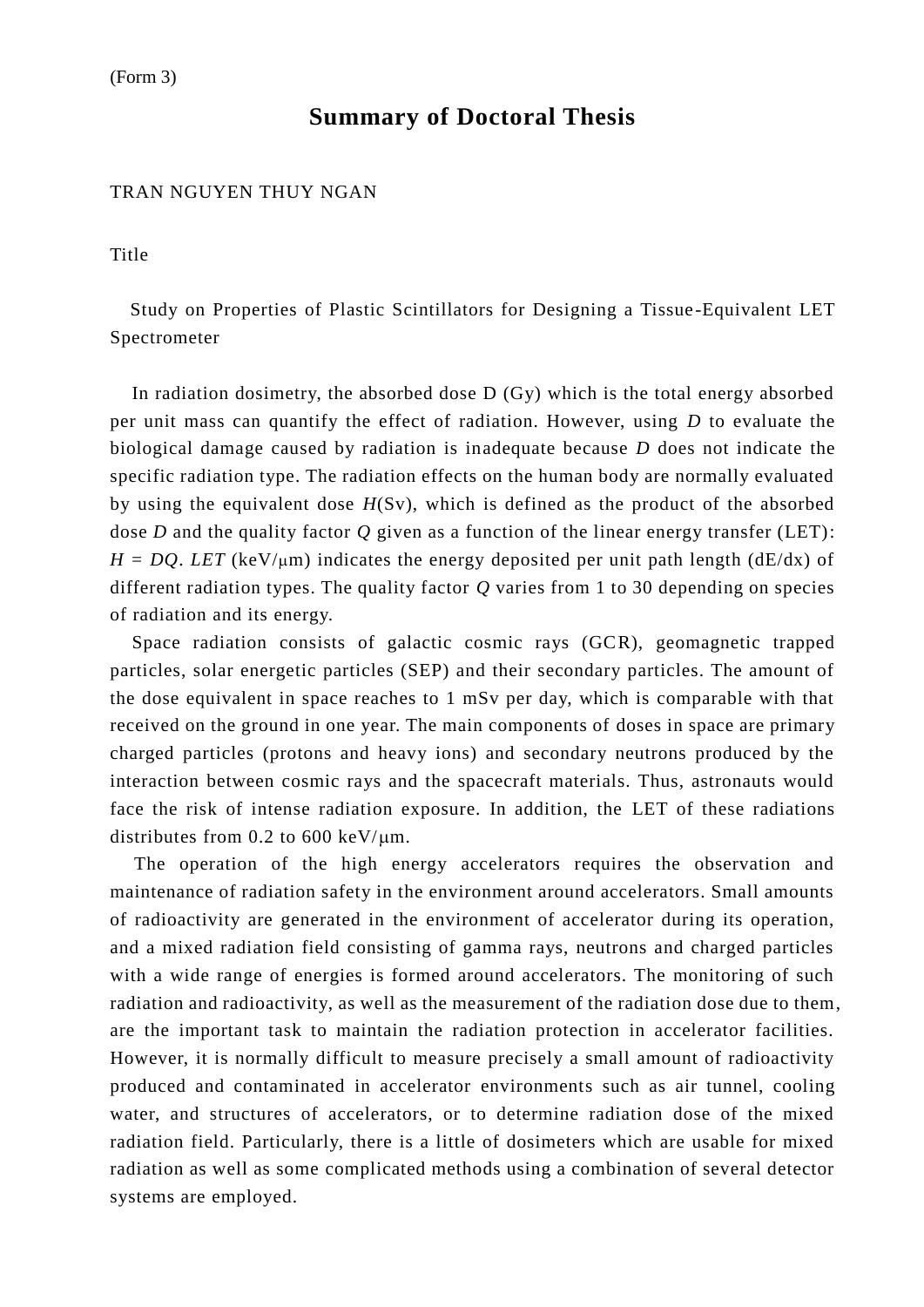Therefore, it is necessary to directly measure the LET of radiation for evaluating *H* in space and accelerator facilities.

Regarding the measurement of radiation dose in space, a Tissue Equivalent Proportional Counter (TEPC) has been used by NASA as a standard space dosimeter. TEPC is a simple gas proportional counter made of tissue equivalent plastics and filled with tissue-equivalent gas. The LET is obtained from the TEPC by assuming that the LET is equal to the lineal energy (the deposited energy divided by the mean chord length of the detector) because position information cannot be given in TEPC. Then, the lineal energy does not represent the LET precisely, and systematic errors of 51 % are the result of this assumption.

RRMD (Real-time Radiation Monitoring Device) is an active detector telescope which utilizes silicon semiconductor detector and others. RRMD has been used as realtime monitoring of space radiation which can achieve the LET distribution, particle count rates, rates of absorbed dose and dose equivalent. However, it is not tissueequivalent made.

Recently, PS-TEPC (Position Sensitive Tissue Equivalent Proportional Counter) has been developed as a space dosimeter with the property of sensitivity to the position. PS-TEPC is a dosimeter based on LET measurement, which can measure energies and tracks of radiation simultaneously, give us the radiation dose for any kinds of radiation without knowing their species. The detector of PS-TEPC is a time projection chamber (TPC) made of tissue equivalent materials, where a micro pixel chamber  $(\mu$ -PIC) is used as a two-dimensional position sensor. By using the PS-TEPC, three-dimensional tracks of radiation as well as its energy can be measured, and obtain LET from the measured energy and the track length of radiation. PS-TEPC can be used for radiation dose management onboard the ISS and future manned space missions since it can precisely measure the doses due to various charged particles covered under a wide range of the LET energy spectrum.

An ideal tissue-equivalent dosimeter based on LET measurement should have the following properties: an active (real-time) detector, having sensitivity to detect many radiation types, having the ability to detect the incident position of radiation (position sensitivity), being formed with tissue-equivalent materials, having sensitivity for radiations incident isotropically, being stable and long-lived operation, and having simple structures as possible.

The aim of this study is to examine the properties of PLSs in order to develop a tissue equivalent LET spectrometer. Then, a new dosimetric system based on the LET measurement can be established. This LET spectrometer would give the response to many kinds of radiation and is constructed of materials which are close to water or human tissues. This system offers the potential for using a straightforward method to measure dose equivalent, which differs from existing methods where doses are evaluated only for a known species of radiation.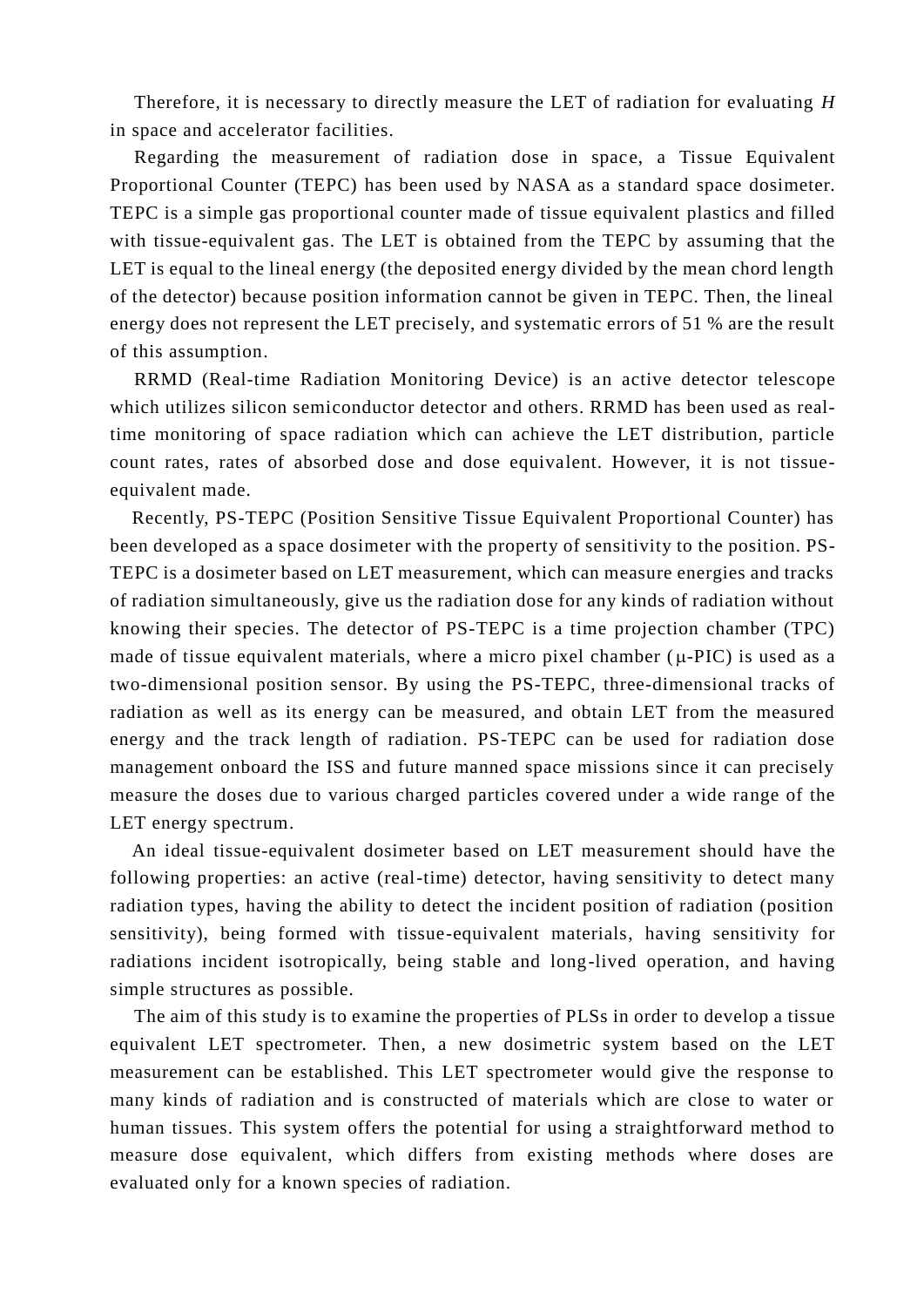To obtain the LET value, the deposited energy and path length of radiation in the spectrometer must be measured simultaneously. Thus, for any candidate materials for constructing a LET spectrometer, the material's properties must be examined carefully. For deposited energy information, the response of PLSs radiation must be studied. Besides, for the path length of radiation in the spectrometer, the incidence position, incidence angle of the radiation, and position resolution must be determined.

PLSs are selected as the candidate for constructing a LET spectrometer because of their beneficial properties:

- PLSs are inexpensive materials which have the flexibility in shape and size (cylinders, rods, flat sheets, etc.)
- PLSs have a very rapid decay time constant of about  $2 3$  ns.
- PLSs have the effective atomic number and density similar to those of water and human tissues (because PLSs are composed mainly of hydrocarbon molecules). Thus, plastic scintillators are the potential tissue-equivalent materials for developing a dosimeter.
- PLSs can detect a variety of radiation types (photons, charged particles, and neutrons).

However, PLSs have disadvantages as well:

- The non-proportionality between light yield and deposited energy, especially at low energy region.
- The light yield is affected by quenching effect when irradiated with charged particles.
- The response of PLSs to charged particles shows the particle species dependency at the high value of the specific energy loss dE/dx.

To obtain the LET value, the deposited energy and path length of radiation in the spectrometer must be measured simultaneously. Thus, the response of PLSs to different radiation types as well as the incident position and incident angle of radiation in the spectrometer need to be studied in detail. Additionally, the method for distinguishing output signals from different types of radiation must be established.

In this study, three PLSs EJ-200, EJ-212, EJ-252 (2" $\phi \times 2$ "), which are polyvinyltoluene base, are examined.

The absolute light yield of PLSs is evaluated as *W<sup>s</sup>* which is defined as the average energy required to produce on scintillation photon in a scintillator. The *W<sup>s</sup>* is determined as the result of deposited energy divided by the number of scintillation photon generated in a scintillator. For incident gamma rays, the deposited energy corresponding to the maximum Compton electron (Compton edge).

For incident gamma rays, Compton scattering which is the dominant interaction in PLSs results in a Compton continuum in the energy distribution, hence, the deposited energies are difficult to determine precisely. Then, the response of Compton electrons represents the response of gamma rays. The relative light yield (relative scintillation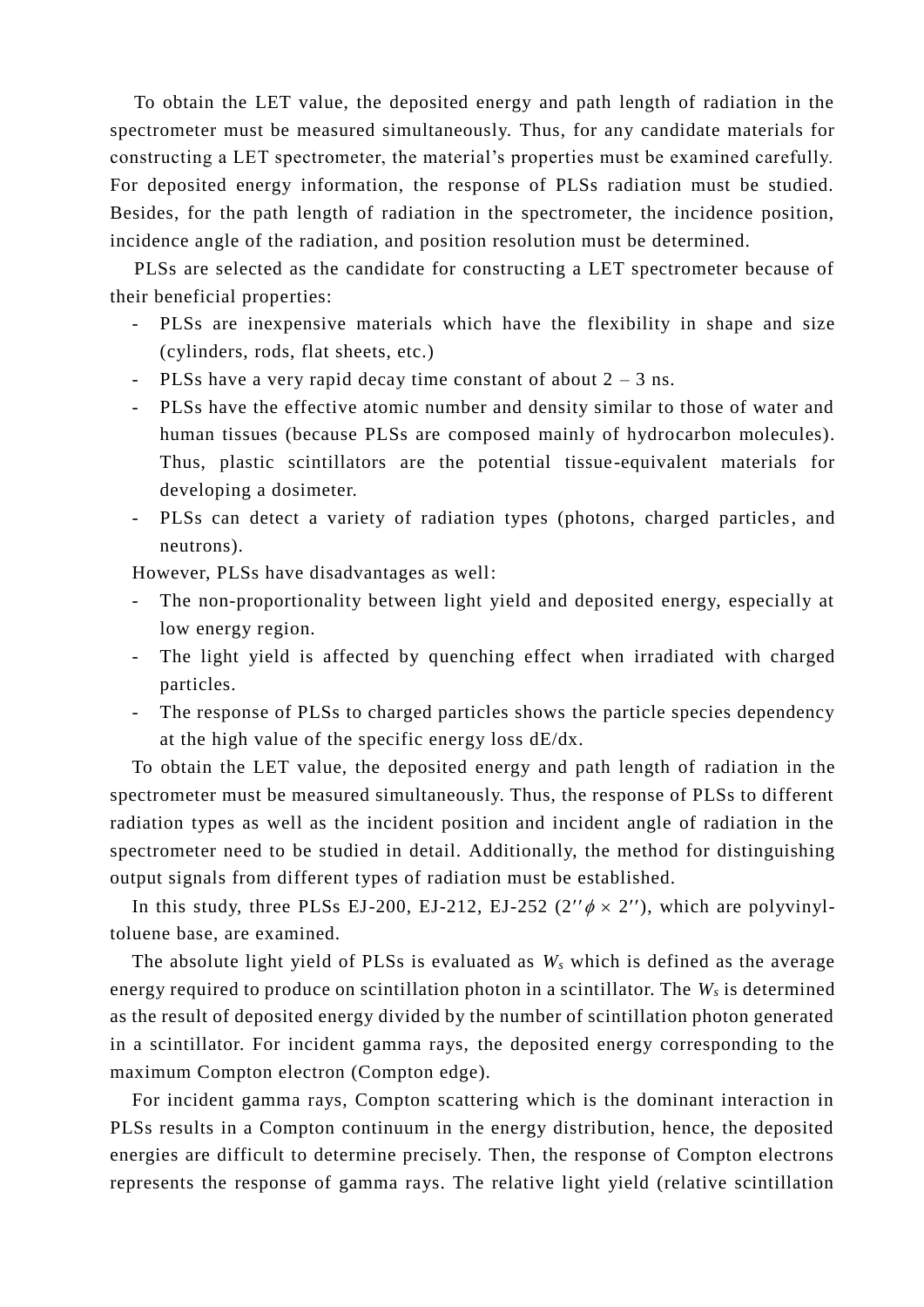response) per unit energy deposited by electrons (called as "electron response") of PLSs are examined by using Compton Coincidence Technique.

For determining the deposited energy, an energy resolution is one of the essential factors which must be evaluated, and the light yield is a significant feature in consideration of the energy resolution. In this study, the energy resolution of PLSs is evaluated from the results of the electron response and *W<sup>s</sup>* measurement.

In order to compare energy resolutions, the pulse height distribution for 60-keV gamma rays from an  $^{241}$ Am was measured with the EJ-200 detector. This pulse height distribution corresponds to the photopeak as the result of the interaction between low energy gamma rays with low atomic number materials.

Besides the energy deposition feature, the position sensitivity of PLSs is examined by using square-aligned PLS rods, and multi-segmented photomultiplier tubes (PMTs) are attached to both ends of the rods. By employing signals from both-end PMTs, the possibility of using PLSs for position sensitivity would be confirmed. The measurements using beta and alpha particles were performed, and preliminary data are obtained. Then, a method to determine the incidence position of radiation into the spectrometer, as well as the trajectory of this radiation, can be developed.

The plastic scintillator rod was used to study the response to ions also. The rod was irradiated by heavy ions generated from an accelerator at HIMAC  $(H - 230$  MeV, Si – 800 MeV/u, and  $C - 400$  MeV/u).

Then, the energy resolution of PLSs can also be evaluated by comparing the difference in the energy resolution due to different types of radiation.

Then, the operation principle and the design of a prototype for LET spectrometer is considered and developed.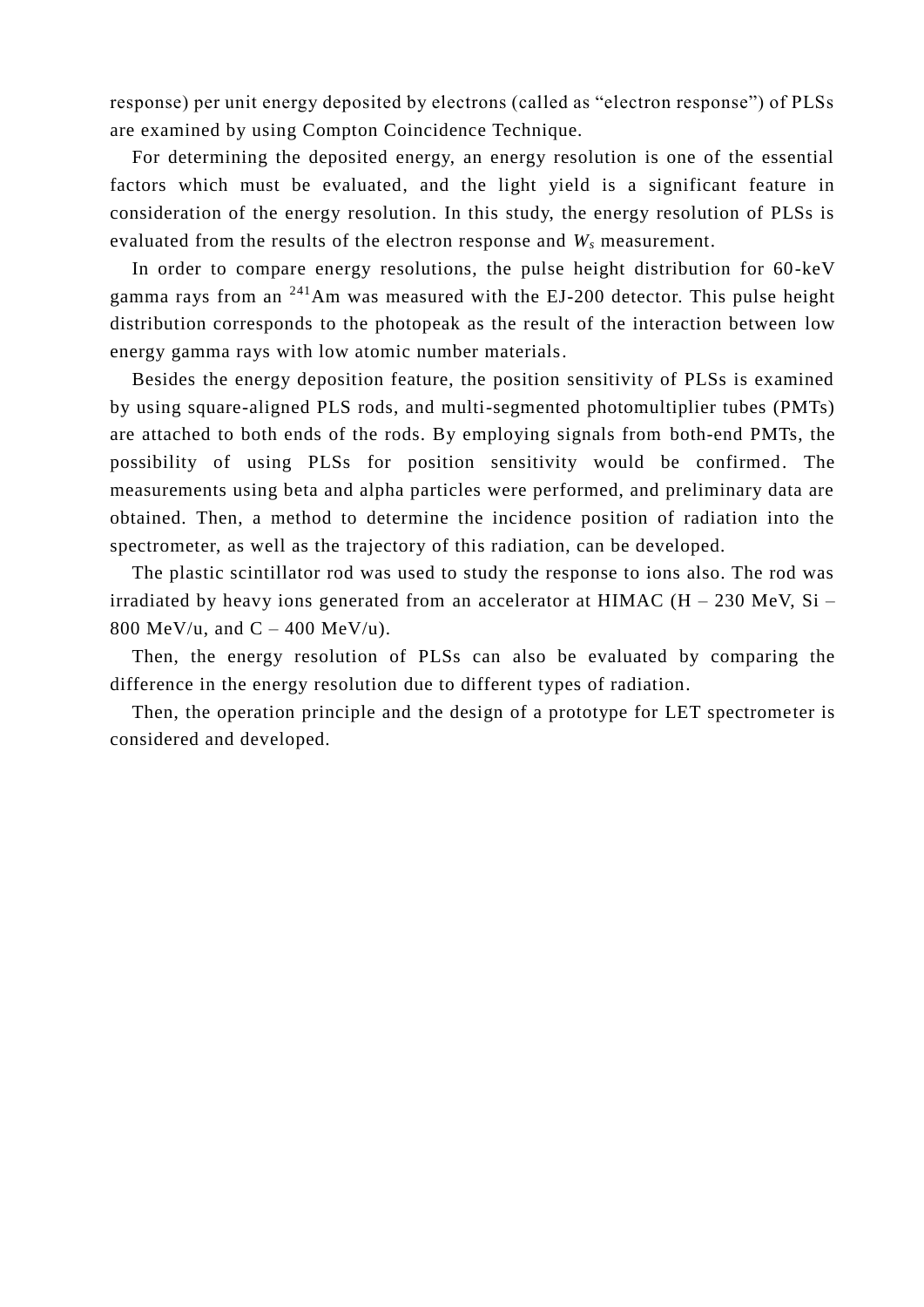。rms · separate\_shee"<br>(様式8・別紙)

Results of the doctoral thesis screening

# 博士論文審査結果

#### $R$  ame in Full<br> $R$ TRAN NGUYEN THUY NGAN

#### 論文頴自 Study on Properties of Plastic Scintillators for Designing a Tissue **Equivalent LET Spectrometer**

放射線防護を目的とする放射線量測定においては吸収線量とともに、線エネルギー付与 LET (Linear Energy Transfer; 制限付き阻止能 dE/dx Δに等しい。Δは2次電子の上限エ ネルギー。)の関数である線質係数を測定し、実効線量を評価する必要がある。実際には 吸収線量と線質係数の積である線量当量を測定し実効線量を評価することになるが、放射 性同位元素が作る通常の放射線場での測定対象放射線はガンマ線やベータ線等であり、そ れらの線質係数は一定であるので、吸収線量のみを組織等価な物質について測定すること により実効線量を評価できる。吸収線量の測定原理としては電離箱が広く利用されている。 一方、宇宙放射線環境や加速器周辺での放射線場は、重イオンや高エネルギー中性子など も含む多様な放射線の場であり、それらの LET は広範にわたるため、線量当量測定のため にはLET測定により線質係数を求める必要がある。

出願者は、入学後に放射線防護と放射線計測を学ぶ過程で、広い範囲の LET を持つ放射線 場での線量当量測定が可能な組織等価 LET スペクトロメータの開発に強い興味を持った。 組織等価とするためにスペクトロメータの素材としては、生体軟組織または水に密度や原 子番号が近く時間応答や感度に優れたプラスチックシンチレータ(PLS)が最適であるが、 クエンチングによる発光効率の減少や発光のエネルギーに対する非線形性のため、線量計 用の素子としてはほとんど用いられてこなかった。出願者は LET スペクトロメータの設 計開発を進めるとともに、プラスチックシンチレータを同スペクトロメータに使用した場 合の種々の放射線に対する応答を実験的な研究を詳しく行ない、LETスペクトロメータを 製作するうえで不可欠となる、PLSの蛍光効率 (Ws)、発光効率のエネルギー依存(電子応 答)、エネルギー分解能、イオンに対する応答、照射位置依存性などこれまでほとんど測定 されてこなかった PLS の基礎的特性の実験的把握を行った。

博士論文は6章からなる。第1章では宇宙放射線環境や加速器放射線環境など幅広い粒子 種とエネルギーの放射線を扱う場合の実効線量測定における LET 測定の必要性および PLSを選定した理由について記述している。第2章は PLSの放射線検出原理、温度依存、 放射線損傷、発光量および LET スペクトロメータの先行研究についての文献調査結果で ある。第3章では、本論文の主題である PLS の種々の基礎特性の実験方法について論じて いる。これまでの無機シンチレータの Ws の測定では、光電子増倍管での増幅を行わない 光ダイオードモード(PD)測定という技法が用いられていた。しかし、PLS は発光量が無機 シンチレータに比べて発光量が少なく、PD 測定技法を用いることができないという問題 があった。そこで出願者は、予め無機シンチレータからのシンチレーション光を、PD モー ドと光電子増倍管の通常モードで測定し、光電子増倍管での増幅率を求めておき、同じ光